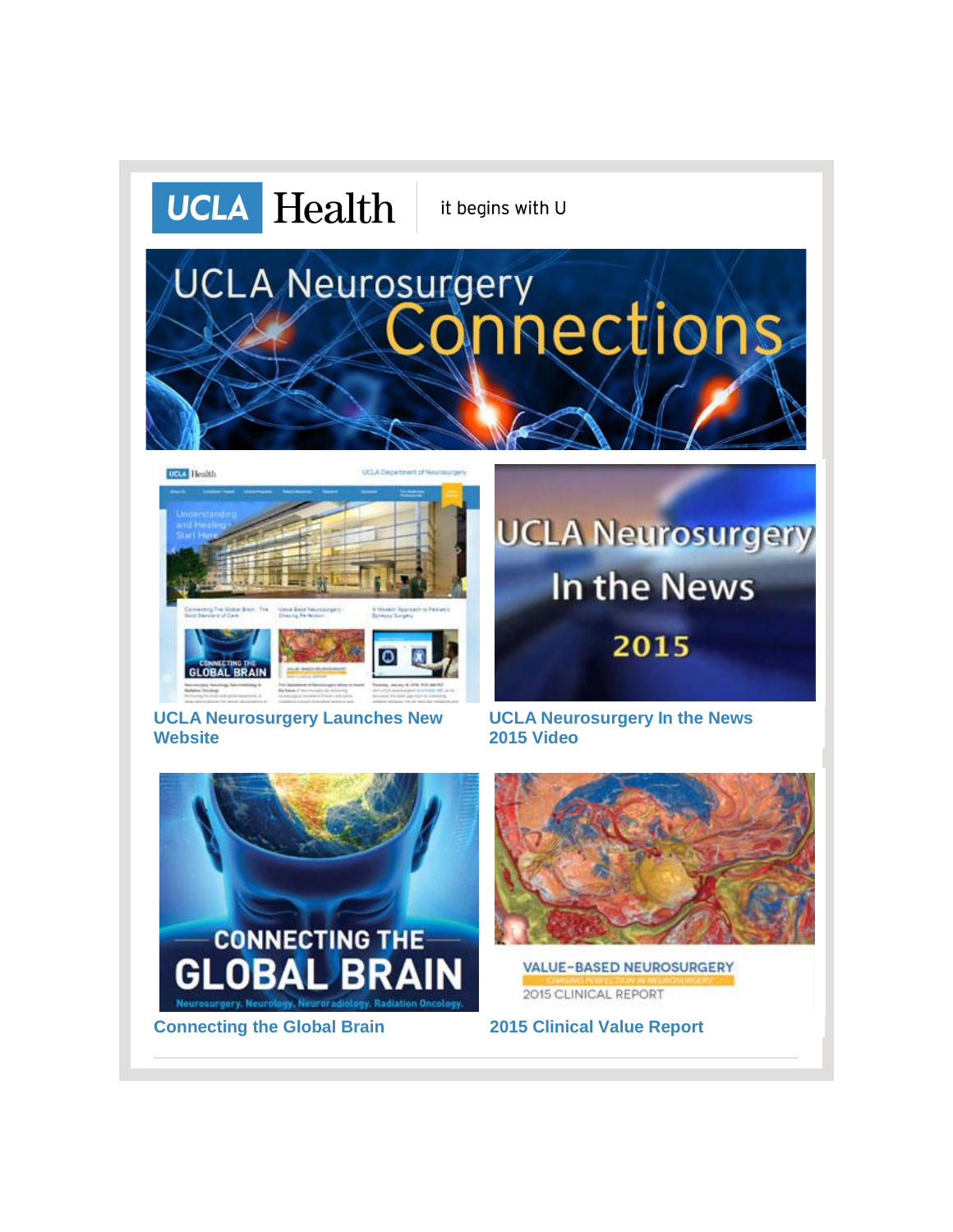#### **Download the new UCLA Neurosurgery App**

The UCLA Department of Neurosurgery app serves as a comprehensive resource for preparation for neurosurgical procedures, department contact information, and local and onsite hospital amenities. **[Download and](http://neurosurgery.ucla.edu/ucla-neurosurgery-app)  [learn more](http://neurosurgery.ucla.edu/ucla-neurosurgery-app)**



#### **Faculty Spotlight**

#### **Aria Fallah, MD**

Dr. Aria Fallah is a fellowship trained pediatric neurosurgeon who practices at Ronald Reagan UCLA Medical Center and Mattel Children's Hospital at UCLA. **[Read more](http://r20.rs6.net/tn.jsp?f=001-VdNGqF67Yizm9LoTl1-oVgWx-m0tEIyViFnmMypjjrcPzXawowD7wGSKwiHqh-aSiRwk7Td8LoR78PUNKphsOZQnq8bKcPYWn9ZlFW4g9miaPqCdLsQ-1FNFq6U9BcPTgYnIM8swAgNFTRRfdZpmpJt6jYoMIex-NGpsu5s-LzcRWGotEu9NL_T3KZVMUZZ40Ei-IF5RZpmJiPlMqUhlEKx6WuXrVlb0ySoklRd1M_x_kic_rwC_pS94wV5dDupFS8uJsfsrGUTOR6VQxk9ooCRQ6O5OXSgtSzib6Ic4XtLQyQESzZzfQDa-BPPJ3Uz433KGRpTbiUcRuNWtwhKulOSC9gsPJRgj8slGznjVYSY9VcDI26eiz7ied1ht_yl26rLWlOP7JE=&c=X4uJHqXZgHsNl_sfp0wlZWzXaOS-vbxyiprdqjLxpdooHnm_qyEZhQ==&ch=XUNexlk9c0OzS3tyTqp4q4c81rU0WH2ZP5B2NJbf27yNAWdc8oqZyw==)**



# **UCLA MD Chat Webinars**



View the UCLA Department of Neurosurgery's collection of webinars on The purpose of this clinical research study is to test the demand.

Topics include:

Pediatric Seizures

## **Other News**

**[Once-Conjoined Twins Reunite With Doctors](http://r20.rs6.net/tn.jsp?f=001-VdNGqF67Yizm9LoTl1-oVgWx-m0tEIyViFnmMypjjrcPzXawowD7yn97W8Yt-5cEV8q6FwyK9_j-KT_e9YJYtnsMYRjA_SJ5KMA9ClImdfEc75_lfH24jWLpBgif5-795uQo4ZBwcu5gDx9CTOd-Sf4xOOaEBj06DJaivhQVn_VHJNUgpLHEy2_HJaaNBwyCdwgUOAoCH_HUiizmO9sI2oaBbZSevaxYT2sfVdXFCVUeHDuBAtFk2UNqQ8p_EMM0KSOTiVut0KN9iBWn0-3fCag-iFNiU8_dun9Bg7LpQhV5b7owhKiIkm8pkkFVHwLQe9DV9QH18Dlic92of7Mjuih3KtdbUYmCkQ5LMTWlxNVe6j5UEJmbeIRlpD9BBAJWPoTWYSiDAWtWpbGUoJEnVaTGHdXSwFEtfQE2ne1Z5dfVYRE1VPloZ8pzqvN4Tsx4A9SGjjppOCWzkwJ0eku5Iq2Cl7t1rjxqLFhZZjl1o6LSQrFh-E0Zg==&c=X4uJHqXZgHsNl_sfp0wlZWzXaOS-vbxyiprdqjLxpdooHnm_qyEZhQ==&ch=XUNexlk9c0OzS3tyTqp4q4c81rU0WH2ZP5B2NJbf27yNAWdc8oqZyw==)  [Who Separated Them](http://r20.rs6.net/tn.jsp?f=001-VdNGqF67Yizm9LoTl1-oVgWx-m0tEIyViFnmMypjjrcPzXawowD7yn97W8Yt-5cEV8q6FwyK9_j-KT_e9YJYtnsMYRjA_SJ5KMA9ClImdfEc75_lfH24jWLpBgif5-795uQo4ZBwcu5gDx9CTOd-Sf4xOOaEBj06DJaivhQVn_VHJNUgpLHEy2_HJaaNBwyCdwgUOAoCH_HUiizmO9sI2oaBbZSevaxYT2sfVdXFCVUeHDuBAtFk2UNqQ8p_EMM0KSOTiVut0KN9iBWn0-3fCag-iFNiU8_dun9Bg7LpQhV5b7owhKiIkm8pkkFVHwLQe9DV9QH18Dlic92of7Mjuih3KtdbUYmCkQ5LMTWlxNVe6j5UEJmbeIRlpD9BBAJWPoTWYSiDAWtWpbGUoJEnVaTGHdXSwFEtfQE2ne1Z5dfVYRE1VPloZ8pzqvN4Tsx4A9SGjjppOCWzkwJ0eku5Iq2Cl7t1rjxqLFhZZjl1o6LSQrFh-E0Zg==&c=X4uJHqXZgHsNl_sfp0wlZWzXaOS-vbxyiprdqjLxpdooHnm_qyEZhQ==&ch=XUNexlk9c0OzS3tyTqp4q4c81rU0WH2ZP5B2NJbf27yNAWdc8oqZyw==)**

**[Huge Studies Peer Inside Brain, Blood to](http://r20.rs6.net/tn.jsp?f=001-VdNGqF67Yizm9LoTl1-oVgWx-m0tEIyViFnmMypjjrcPzXawowD7yn97W8Yt-5cYdO8BE-fjTsxfU53-WHs_iMDlcUs8GxRwMClgJA4oANK5Ags0QtFqw2AV0Tb21CFIQ6tu0VTxT_0YsRgzOlw8Ch3sxS6MRxS4VpsRiq_k6zMDV9sSPPCgnac7o5w-LzVwh5ePXxX4POK15WAG5fJdy_kAjv1elC7Y9X88s-nhxT_zV-oIFrfsybCWb_Uq0q0z5U4eqjT-QI0xYrnOY167VxtZEOrAJcZo07TqYj3BLsAIKpMWFDBZz-VwnYPNqwH4tJy__Yp18LsL-dNnLTL5MAgWuk_1ZdwYQt24X1nQ5bFs6KFciLX9P_ZZa_UQvBns1rxcpPeQ7o-i-IZqwwP677b3Kc8AqRSw-lsQrGEqig=&c=X4uJHqXZgHsNl_sfp0wlZWzXaOS-vbxyiprdqjLxpdooHnm_qyEZhQ==&ch=XUNexlk9c0OzS3tyTqp4q4c81rU0WH2ZP5B2NJbf27yNAWdc8oqZyw==)  [Unlock Mysteries of Concussion](http://r20.rs6.net/tn.jsp?f=001-VdNGqF67Yizm9LoTl1-oVgWx-m0tEIyViFnmMypjjrcPzXawowD7yn97W8Yt-5cYdO8BE-fjTsxfU53-WHs_iMDlcUs8GxRwMClgJA4oANK5Ags0QtFqw2AV0Tb21CFIQ6tu0VTxT_0YsRgzOlw8Ch3sxS6MRxS4VpsRiq_k6zMDV9sSPPCgnac7o5w-LzVwh5ePXxX4POK15WAG5fJdy_kAjv1elC7Y9X88s-nhxT_zV-oIFrfsybCWb_Uq0q0z5U4eqjT-QI0xYrnOY167VxtZEOrAJcZo07TqYj3BLsAIKpMWFDBZz-VwnYPNqwH4tJy__Yp18LsL-dNnLTL5MAgWuk_1ZdwYQt24X1nQ5bFs6KFciLX9P_ZZa_UQvBns1rxcpPeQ7o-i-IZqwwP677b3Kc8AqRSw-lsQrGEqig=&c=X4uJHqXZgHsNl_sfp0wlZWzXaOS-vbxyiprdqjLxpdooHnm_qyEZhQ==&ch=XUNexlk9c0OzS3tyTqp4q4c81rU0WH2ZP5B2NJbf27yNAWdc8oqZyw==)**

**[Concussions End Student's Playing Days, But](http://r20.rs6.net/tn.jsp?f=001-VdNGqF67Yizm9LoTl1-oVgWx-m0tEIyViFnmMypjjrcPzXawowD745gPOiAstmW5ISbaBlNbuwDBVZ6UHiRuIWJErUgxPODF_kUj0Um_ADEoZ4VlBN5W9WUWoAuo-724qe6Ek3HFb-QqvePChlEpA5dO7NkXk3CHlW4jg85c6kJhPXtOgjHhh3wKhefq-0ig40irUAtzQrplMLWpNASkA98xjWyKHzaelVkaBTHgBorL09zJwSl3Q2bRN6YJHxkiul-I7YWqvJRGdunq_N8UqR46X-a-3be_G_vaV-UxIo9bB-QhT1oyTiCsXX0k33AhaO1mTgoVL-f704MsICt6_HHTJXWiWO0BnAdRK-G-w6PBY5T5QieLUXFK1SycwzrsD5PjGMfsmQqawZeLyV5WDdqSzdG0dgh7kiQGt0utAhK19HWYjPWSNI0fm0kLFdAqSlQ-DWasj9rc_h3YR7obcXOLjl9epx1rZ6U2GdIMXtMHrjxOOu-qg==&c=X4uJHqXZgHsNl_sfp0wlZWzXaOS-vbxyiprdqjLxpdooHnm_qyEZhQ==&ch=XUNexlk9c0OzS3tyTqp4q4c81rU0WH2ZP5B2NJbf27yNAWdc8oqZyw==)  [Now He's Trying to Help Others](http://r20.rs6.net/tn.jsp?f=001-VdNGqF67Yizm9LoTl1-oVgWx-m0tEIyViFnmMypjjrcPzXawowD745gPOiAstmW5ISbaBlNbuwDBVZ6UHiRuIWJErUgxPODF_kUj0Um_ADEoZ4VlBN5W9WUWoAuo-724qe6Ek3HFb-QqvePChlEpA5dO7NkXk3CHlW4jg85c6kJhPXtOgjHhh3wKhefq-0ig40irUAtzQrplMLWpNASkA98xjWyKHzaelVkaBTHgBorL09zJwSl3Q2bRN6YJHxkiul-I7YWqvJRGdunq_N8UqR46X-a-3be_G_vaV-UxIo9bB-QhT1oyTiCsXX0k33AhaO1mTgoVL-f704MsICt6_HHTJXWiWO0BnAdRK-G-w6PBY5T5QieLUXFK1SycwzrsD5PjGMfsmQqawZeLyV5WDdqSzdG0dgh7kiQGt0utAhK19HWYjPWSNI0fm0kLFdAqSlQ-DWasj9rc_h3YR7obcXOLjl9epx1rZ6U2GdIMXtMHrjxOOu-qg==&c=X4uJHqXZgHsNl_sfp0wlZWzXaOS-vbxyiprdqjLxpdooHnm_qyEZhQ==&ch=XUNexlk9c0OzS3tyTqp4q4c81rU0WH2ZP5B2NJbf27yNAWdc8oqZyw==)**

## **Clinical Trials**

A randomized study of new vaccine for brain cancer.

safety and effectiveness of an investigational vaccine called DCVax™-L for the treatment of brain cancer. **[Learn more »](http://r20.rs6.net/tn.jsp?f=001-VdNGqF67Yizm9LoTl1-oVgWx-m0tEIyViFnmMypjjrcPzXawowD7wGSKwiHqh-aEvocLLP8sQuiUF_ru_bSjNiDuXDVrsARLAwU5bFrWz0fMEyIXV1VeUwYy-Z7Ru1bQ9j9O2FWtMjtUwzQqQyW2DOQRVJ3nSF3QpQwze20AS9zCIoLeZgA7CZ2P_HlBB982K0uTlBkWv4OugXO1JMA6yPZhcLfDEZhBbJfZA-wudc3CoGA4XoBN17hUrwHMjSB7GIKOhTU0ZJdHcMqP4Cn7kFo2bKqhVOS7qYkTsMbyha2ypRZ3rL9GooEFnWXweljf2NEUdkAp0BOmOovebILJRz1WM0C6D8HvNGLgtNgvMfEaJD-ed9e_Et-_H5EDNgdQwOhXnesU9s=&c=X4uJHqXZgHsNl_sfp0wlZWzXaOS-vbxyiprdqjLxpdooHnm_qyEZhQ==&ch=XUNexlk9c0OzS3tyTqp4q4c81rU0WH2ZP5B2NJbf27yNAWdc8oqZyw==)**